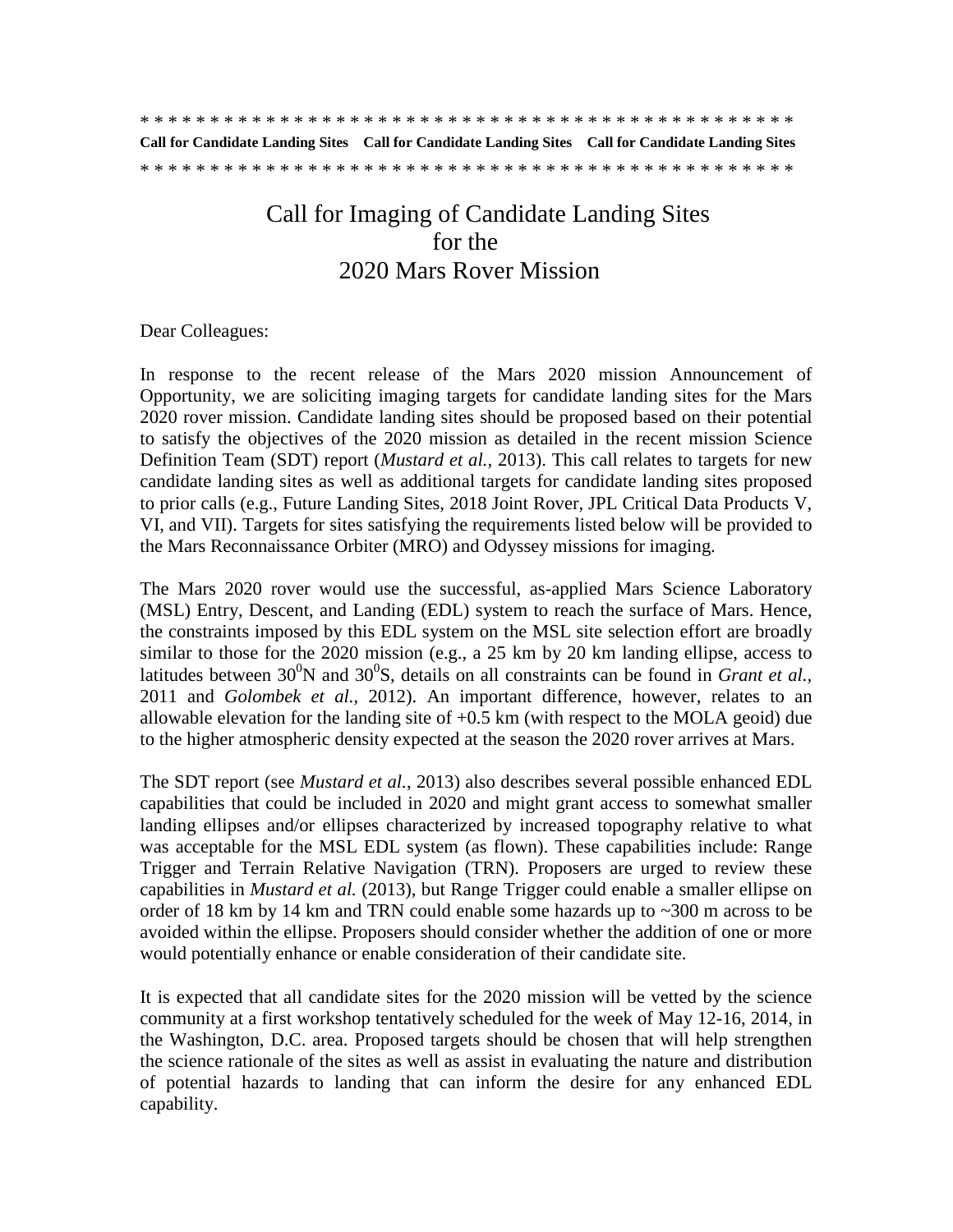## **How to Participate:**

Persons wishing to propose a candidate site should complete the accompanying abstract template, which provides further details on the science objectives of the 2020 mission, engineering constraints on landing sites, possible enhancements to EDL, planetary protection constraints, and the information needed to identify a landing site and define the requested images. Proposers will need to provide a short summary statement related to the science rationale and provide a detailed map indicating the *prioritized* location of desired images (e.g., the exact position and outline of desired HiRISE, CTX and/or CRISM images). Proposers should also indicate whether their site likely requires or could be enhanced by additional specific EDL capabilities (e.g., access to a site might be enabled by Range Trigger and/or TRN or a site might become land-on with inclusion of Range Trigger and/or TRN).

Candidate landing sites should be submitted to both Matt Golombek [\(mgolombek@jpl.nasa.gov\)](mailto:mgolombek@jpl.nasa.gov) and John Grant [\(grantj@si.edu\)](mailto:grantj@si.edu) by November 15, 2013.

Submitted candidate sites will be reviewed for completeness and broad relevance before being approved for imaging by orbital assets. As a result of orbit tracks and competing targets, it may not be possible to obtain a new image(s) of every site submitted before the first workshop. Nevertheless, submitting image requests sooner provides a better chance of acquiring the images.

## **Looking Ahead to the First 2020 Landing Site Workshop:**

The purpose of the first 2020 Landing Site Workshop will be to: 1) begin to identify and evaluate potential landing sites best suited to achieving science objectives of the 2020 Rover Mission within the constraints imposed by engineering requirements, planetary protection requirements, and the necessity of ensuring a safe landing; and 2) provide input to NASA and the 2020 Project at JPL on the relative importance of including any enhanced EDL capabilities on the mission. The desired product of this workshop is: 1) a list of all known sites that meet the threshold criteria; 2) for those sites, an assessment of what landing capability is required (four choices:  $MSL$ -only,  $MSL + Range$  Trigger, MSL + Range Trigger + Terrain Relative Navigation, unknown or TBD); and 3) for each category of landing capability, a ranking of the sites using the qualifying geological criteria. At the end of this workshop we should have a good idea of a) how many sites exist in each category, b) how much "better" are the sites that require landing enhancements, and c) insight to where we need to invest additional energy in site characterization.

A NASA-appointed Landing Site Steering Committee will use the results of the first workshop as the basis for establishing a list of potential landing sites for study. Community consensus with respect to high priority sites will also be solicited. It is expected that candidate sites will be ranked (high, medium, low priority) based on presentations made at the workshop and that these rankings will be used to guide imaging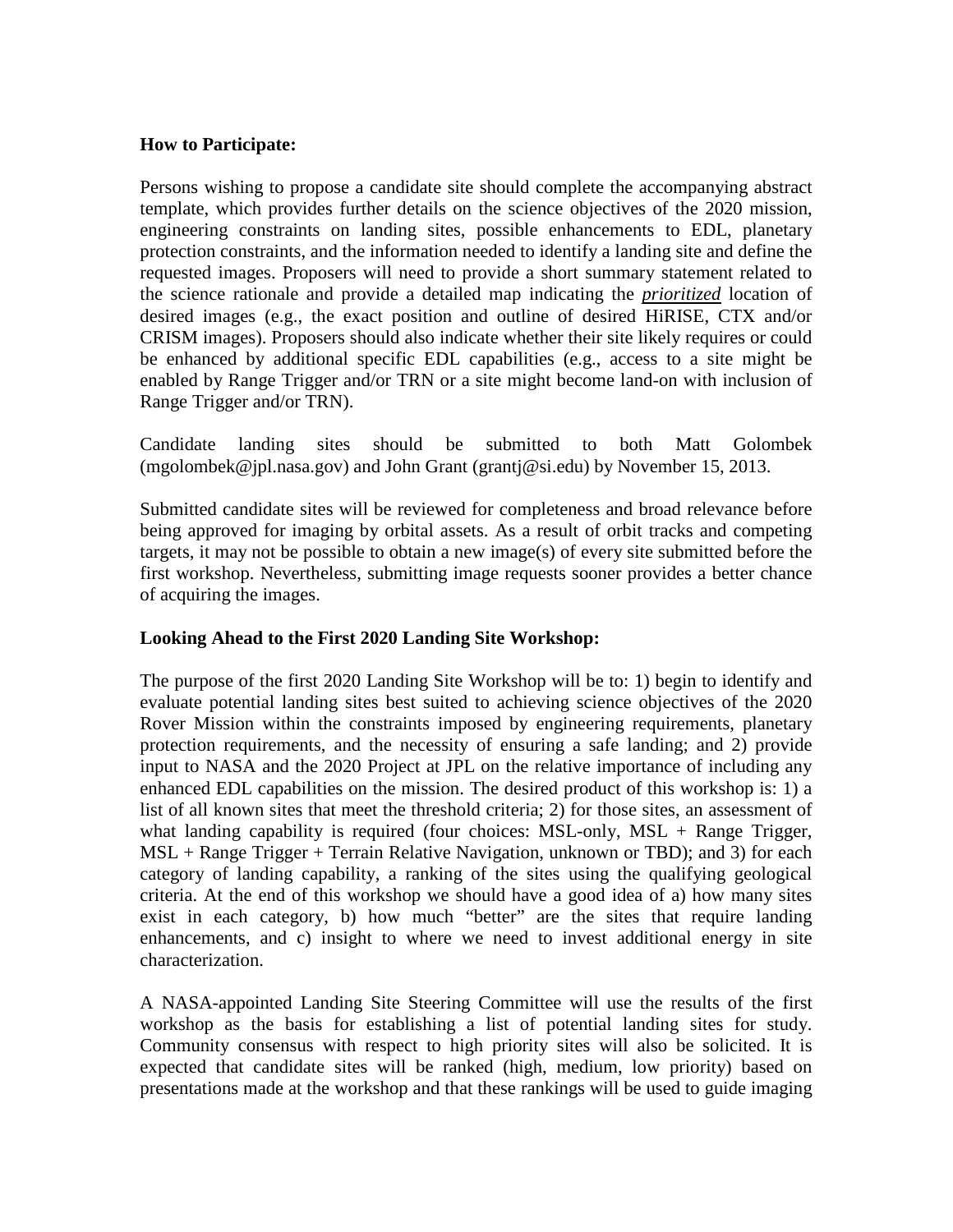priorities of the sites after the workshop. The goal will be to build up robust data sets while orbital assets are still operating for as many high priority sites as possible, thereby enabling comprehensive discussion of relative science merits at subsequent workshops.

Regards,

 John Grant and Matt Golombek, Co-Chairs, Mars Landing Site Steering Committee